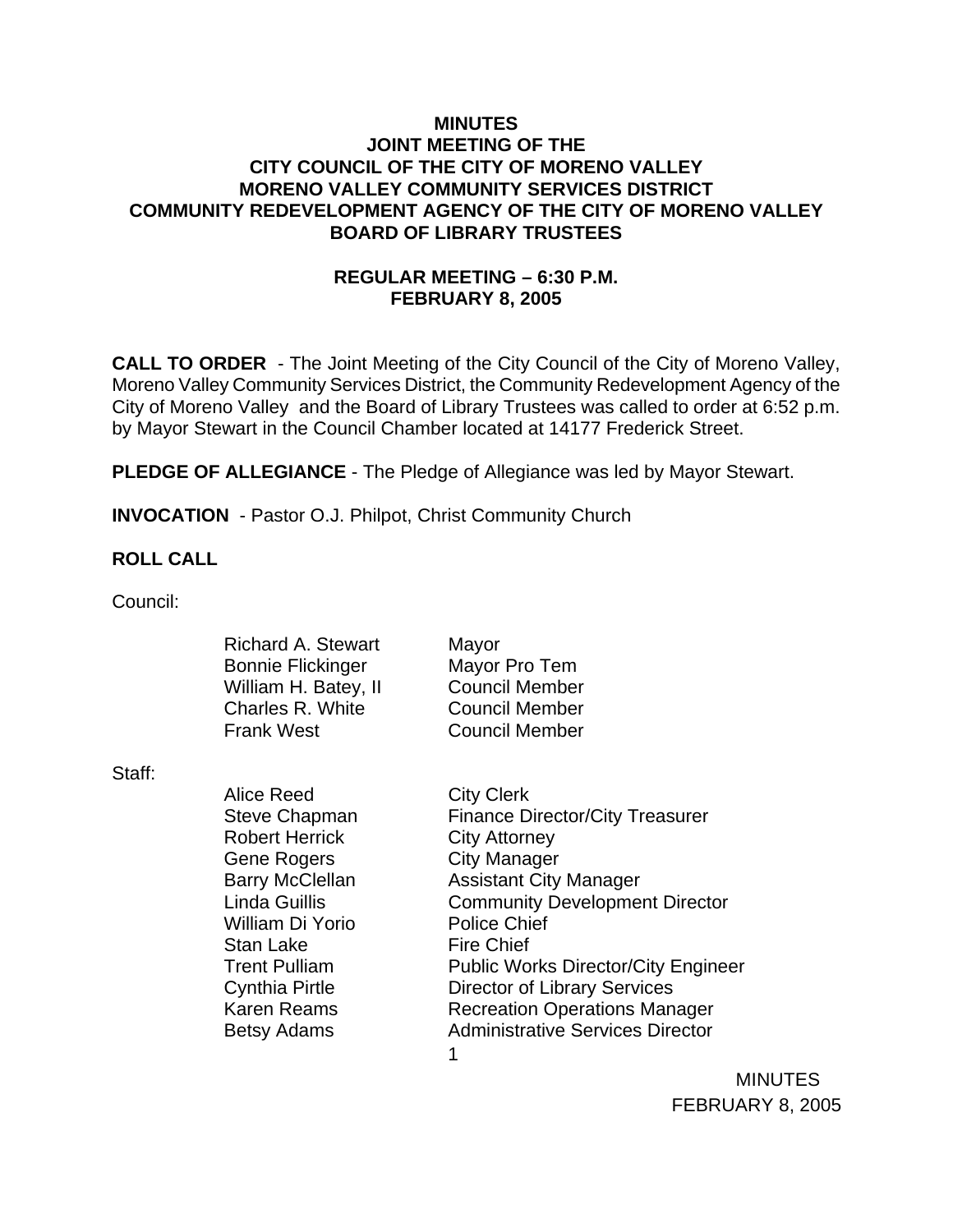Angela Rushen Assistant to the City Manager/Media & Communications

City Manager, Gene Rogers introduced new staff member to the Economic Development Division, George Guyante.

### **JOINT CONSENT CALENDARS (SECTIONS A-D) OF THE CITY COUNCIL OF THE CITY OF MORENO VALLEY, MORENO VALLEY COMMUNITY SERVICES DISTRICT, COMMUNITY REDEVELOPMENT AGENCY OF THE CITY OF MORENO VALLEY AND THE BOARD OF LIBRARY TRUSTEES**

Mayor Stewart opened the agenda items for the Consent Calendars for public comments; there being none, public comments were closed.

## **A. CONSENT CALENDAR** - **CITY COUNCIL**

- A1. ORDINANCES FIRST READING BY TITLE ONLY Waived reading of all Ordinance Introductions and read by title only.
- A2. MINUTES REGULAR MEETING OF JANUARY 25, 2005 (Report of: City Clerk's Department) Recommendation: Approve as submitted.
- A3. MAIL BALLOT PROCEEDING FOR TENTATIVE TRACT 32018 (AND ALL THE AFFECTED PHASES) FOR APPROVAL OF THE NATIONAL POLLUTANT DISCHARGE ELIMINATION SYSTEM (NPDES) REGULATORY RATE SCHEDULE. TRACT 32018 IS LOCATED SOUTH OF DRACAEA AVENUE AND WEST OF SILVER LANE (Report of: Public Works Department) Recommendation: Accept public comments regarding the mail ballot

proceedings for Tentative Tract 32018 (and all the affected phases) for approval of the National Pollutant Discharge Elimination (NPDES) regulatory rate schedule.

A4. ASSIGNMENT, ASSUMPTION AND MODIFICATION AGREEMENT WITH COACHELLA VALLEY HOUSING COALITION (Report of: Community Development Department) Recommendation: Execute the Assignment, Assumption and Modification Agreement with Coachella Valley Housing Coalition (CVHC); execute the Housing Assistance Agreement Extension with CVHC; and execute the Substitution of Attorney in conjunction with the Settlement Agreement with CVHC.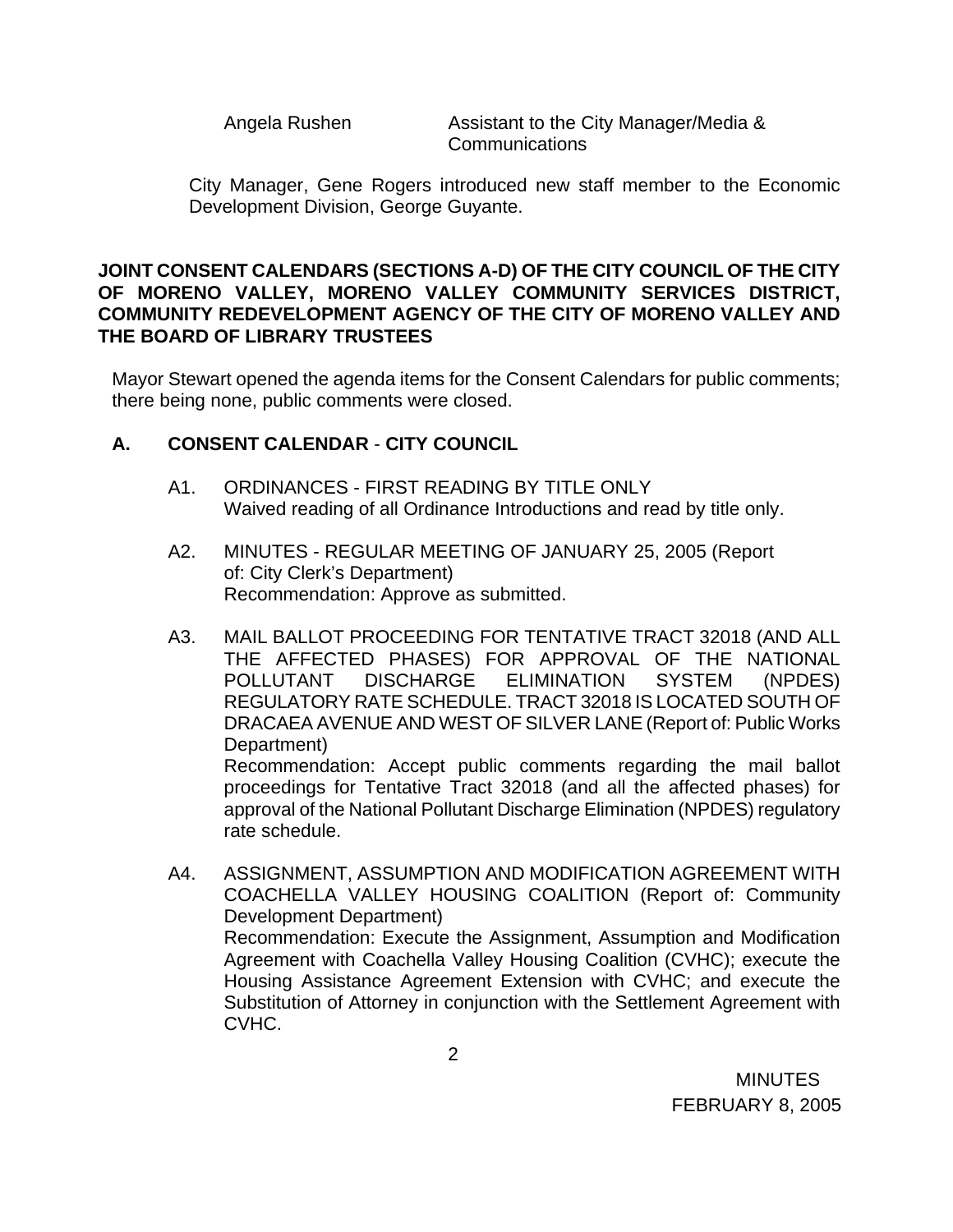A5. MAIL BALLOT PROCEEDING FOR TENTATIVE TRACTS 31129, 31213 AND 31326 (AND ALL THEIR AFFECTED PHASES) FOR APPROVAL OF THE NATIONAL POLLUTANT DISCHARGE ELIMINATION SYSTEM (NPDES) REGULATORY RATE SCHEDULE - TRACT 31129 IS LOCATED ON THE NORTH SIDE OF CACTUS AVENUE, SOUTH OF BRODIAEA AVENUE AND EAST OF OLIVER STREET; TRACT 31213 IS LOCATED ON THE NORTH SIDE OF ALESSANDRO BOULEVARD, WEST OF MORRISON STREET; AND TRACT 31326 IS LOCATED NORTH OF BAY AVENUE AND WEST OF MORRISON STREET (Report of: Public Works Department)

 Recommendation: Accept public comments regarding the mail ballot proceedings for Tentative Tracts 31129, 31213 and 31326 (and all their affected phases) for approval of the National Pollutant Discharge Elimination System (NPDES) regulatory rate schedule.

- A6. 2003/04 REPORT ON DEVELOPMENT IMPACT FEES (Report of: Finance Department) Recommendation: Approve and accept the Annual Report on Development Impact Fees in compliance with California Government Code Section 66006; and approve the finding that staff has demonstrated a continuing need to hold unexpended development impact fees.
- A7. TRACT 30967 APPROVAL OF COOPERATIVE AGREEMENT FOR SUNNYMEAD MASTER DRAINAGE PLAN LINE D, STAGE 1, BETWEEN THE RIVERSIDE COUNTY FLOOD CONTROL AND WATER CONSERVATION DISTRICT, CITY OF MORENO VALLEY, AND MORENO VALLEY MEADOWS, LLC, SOUTH SIDE OF KRAMERIA AVENUE, BETWEEN INDIAN STREET AND TARANO LANE – SUBDIVIDER: MORENO VALLEY MEADOWS, LLC (Report of: Public Works Department) Recommendation: Approve the Cooperative Agreement between the Riverside County Flood Control and Water Conservation District, City of Moreno Valley, and Moreno Valley Meadows, LLC for the Sunnymead Master Drainage Plan Line D, Stage 1; authorize the Mayor to execute the agreement; and direct the City Clerk to forward the signed agreement to the Riverside County Flood Control and Water Conservation District.
- A8. ORDINANCE NO. 682, AMENDING SECTION 8.04.030 OF CHAPTER 8.04 OF TITLE 8 OF THE CITY OF MORENO VALLEY MUNICIPAL CODE RELATED TO ROAD WORK AREA TRAFFIC CONTROL REFERENCE (RECEIVED FIRST READING AND INTRODUCTION JANUARY 25, 2005, ON A 5-0 VOTE) (Report of: Public Works Department) Recommendation: Adopt Ordinance No. 682.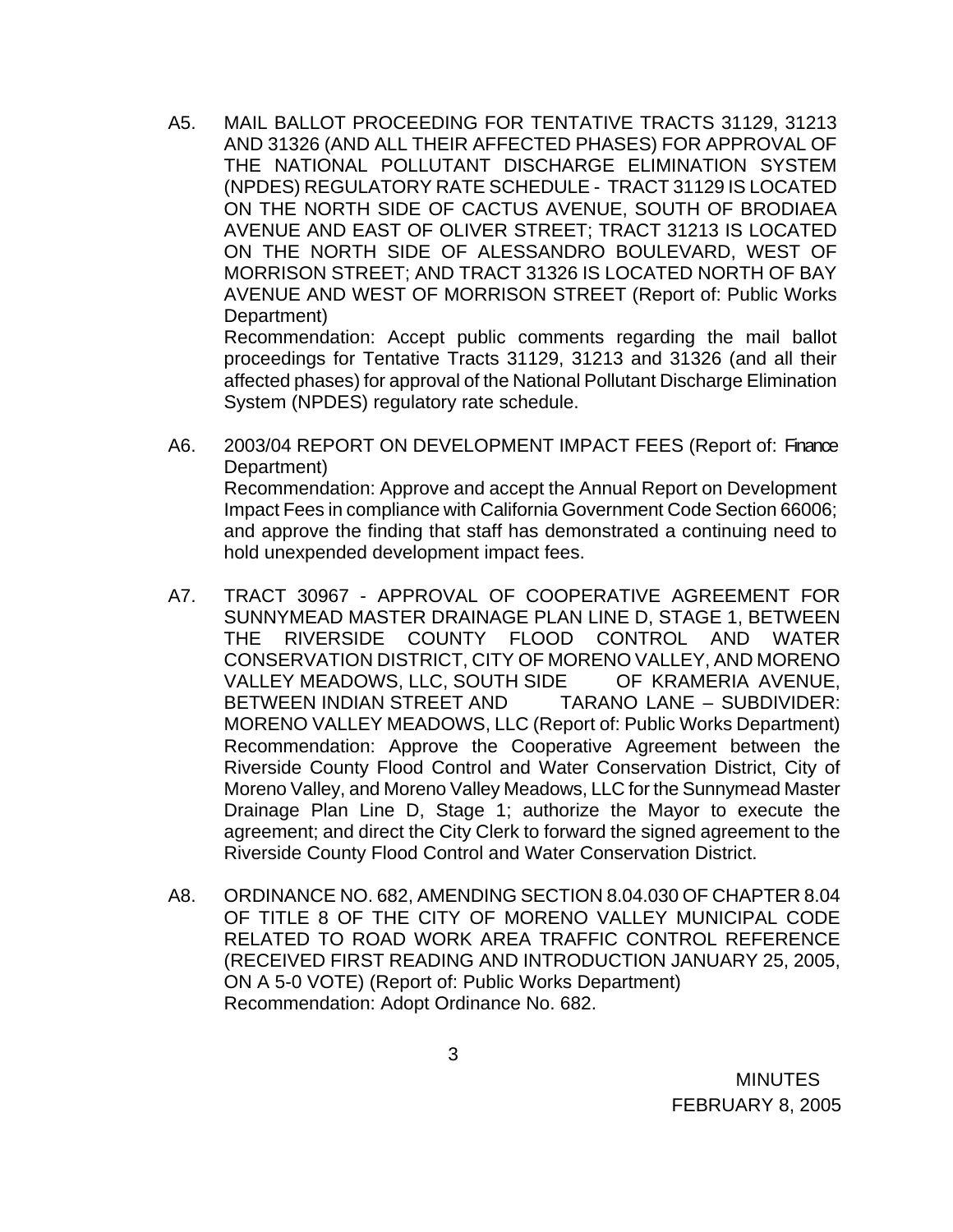#### Ordinance No. 682

 An Ordinance of the City Council of the City of Moreno Valley, California, Amending Section 8.04.030 of Chapter 8.04 of Title 8 of the City of Moreno Valley Municipal Code Related to Road Work Area Traffic Control Reference

A9. APPROVAL OF FINAL MAP 29920-3 - SINGLE FAMILY RESIDENTIAL PROJECT, AND ACCEPT BONDS AND AGREEMENT FOR PUBLIC RIGHT-OF-WAY IMPROVEMENTS, SOUTH SIDE OF IRIS AVENUE, EAST OF LASSELLE STREET – SUBDIVIDER: CHT INVESTMENT, LLC (Report of: Public Works Department)

Recommendation: Approve Final Map 29920-3, authorize the City Clerk to sign the map and transmit said map to the County Recorder's Office for recordation; accept the Bonds and Agreement for Public Improvements; authorize the Mayor to execute the Agreement; and direct the City Clerk to forward the signed Agreement to the County Recorder's Office for recordation.

- A10. APPROVAL OF PARCEL MAP 30432 AND ACCEPT BONDS AND AGREEMENT FOR PUBLIC RIGHT-OF-WAY IMPROVEMENTS, SOUTH OF HEMLOCK AVENUE AT LAMOS PLACE AND OPORTO DRIVE – SUBDIVIDER: CASITAS DEL VALLE HOUSING ASSOCIATES L.P. (Report of: Public Works Department) Recommendation: Approve Parcel Map 30432, authorize the City Clerk to sign the map and transmit said map to the County Recorder's Office for recordation; accept the Bonds and Agreement for Public Improvements; authorize the Mayor to execute the Agreement; and direct the City Clerk to forward the signed Agreement to the County Recorder's Office for recordation.
- A11. MEMORANDUM OF UNDERSTANDING BY AND BETWEEN WESTERN PACIFIC HOUSING, INC., A DELAWARE CORPORATION AND THE CITY OF MORENO VALLEY FOR THE CONSTRUCTION OF THE NASON STREET CORRIDOR ELECTRICAL DISTRIBUTION SYSTEM (Report of: Public Works Department)

 Recommendation: Approve the Memorandum of Understanding (MOU) by and between Western Pacific Housing and the City of Moreno Valley for the Construction of the Nason Street Corridor Electrical Distribution System; authorize staff to reconcile final construction costs associated with the Western Pacific Housing advancement of funds to Moreno Valley Utility for the construction of additional sections of the Nason Street corridor electrical distribution system; and authorize the Mayor to execute the final MOU upon City Attorney's review and approval of the original MOU.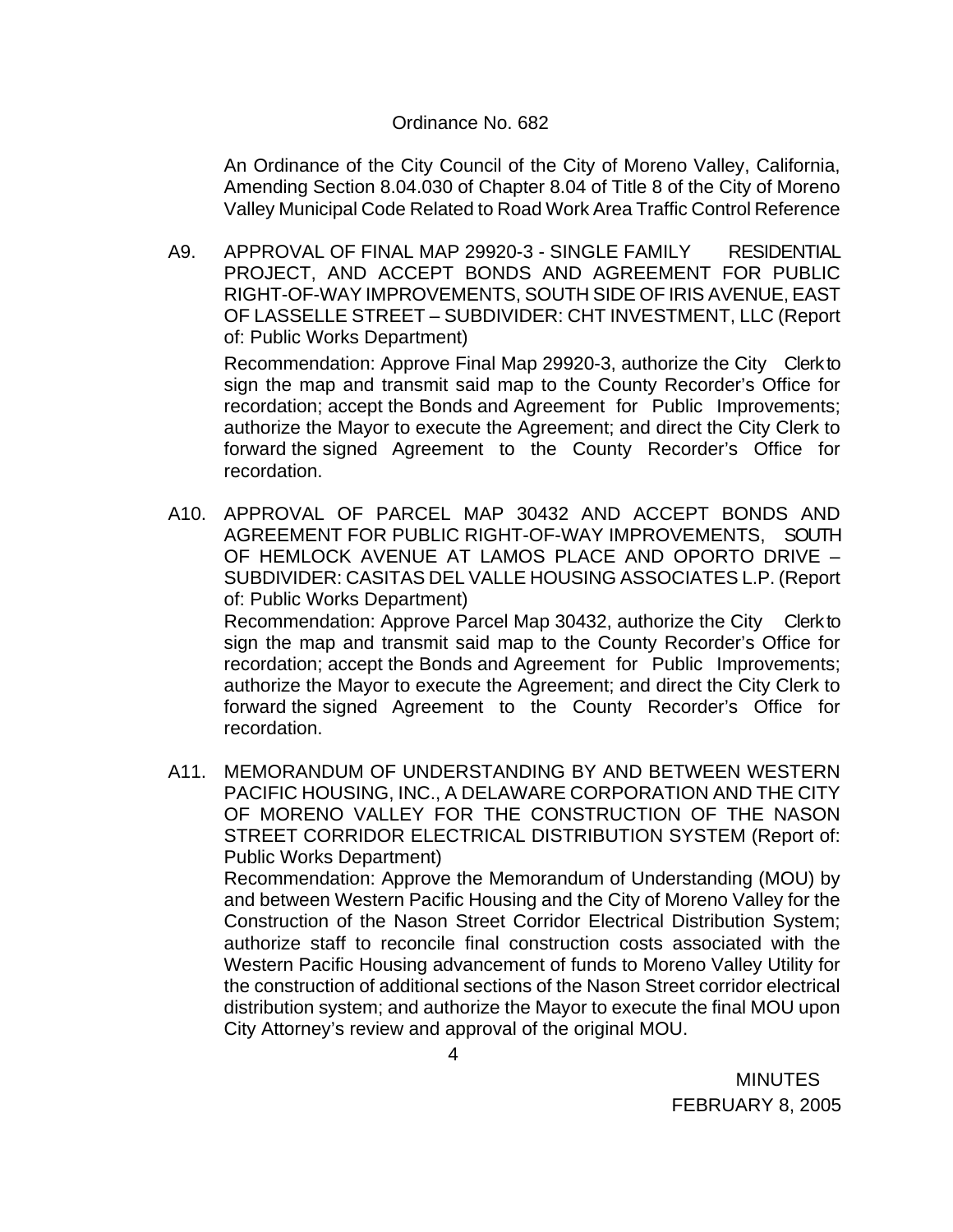- A12. LEASE AGREEMENT BY AND BETWEEN THE MORENO VALLEY GATEWAY, LLC AND THE CITY OF MORENO VALLEY FOR OFFICE SPACE TO RELOCATE ENTERPRISE SERVICES ADMINISTRATION OFF SITE (Report of: Public Works Department) Recommendation: Approve the Lease Agreement by and between Moreno Valley Gateway, LLC and the City of Moreno Valley for office space to relocate Enterprise Services Administration off site; approve a budget appropriation from fund 149.3911, Enterprise Services Administration fund balance in the amount of \$285,000.00, to purchase furniture and pay for additional move expenses not covered by the lease; and authorize the Mayor to execute the final Lease Agreement upon City Attorney's review and approval of the Lease Agreement.
- A13. APPROVAL OF PARCEL MAP 31034, ACCEPT LETTERS OF CREDIT & AGREEMENT FOR PUBLIC RIGHT-OF-WAY IMPROVEMENTS, AND CONSENT TO THE AGREEMENT TO TERMINATE THE DECLARATION OF COVENANTS, CONDITIONS, AND RESTRICTIONS FOR PARCEL MAP 24128, NORTH SIDE OF GLOBE STREET BETWEEN PERRIS BOULEVARD AND KITCHING ST., SUBDIVIDER - MIRA MESA SHOPPING CENTER, LLC (Report of: Public Works Department) Recommendation: Approve Parcel Map 31034, authorize the City Clerk to sign the map and transmit said map to the County Recorder's Office for recordation; accept the Letters of Credit and Agreement for Public Improvements; authorize the Mayor to execute the Agreement; authorize the City Manager to sign the "Agreement to Terminate the Declaration of Covenants, Conditions, and Restrictions for Parcel Map 24128"; and direct the City Clerk to forward the signed Agreement to the County Recorder's Office for recordation.
- A14. APPROVAL OF PARCEL MAP 32174 SUBDIVIDE ONE PARCEL INTO THREE PARCELS, AND ACCEPT AGREEMENT FOR PUBLIC RIGHT-OF-WAY IMPROVEMENTS, SOUTHEAST SIDE OF HEACOCK STREET AND COTTONWOOD AVENUE, SUBDIVIDER – HEACOCK COTTONWOOD III LIMITED PARTNERSHIP

Recommendation: Approve Parcel Map 32174, authorize the City Clerk to sign the map and transmit said map to the County Recorder's Office for recordation; authorize the Mayor to execute the Agreement; and direct the City Clerk to forward the signed Agreement to the County Recorder's Office for recordation.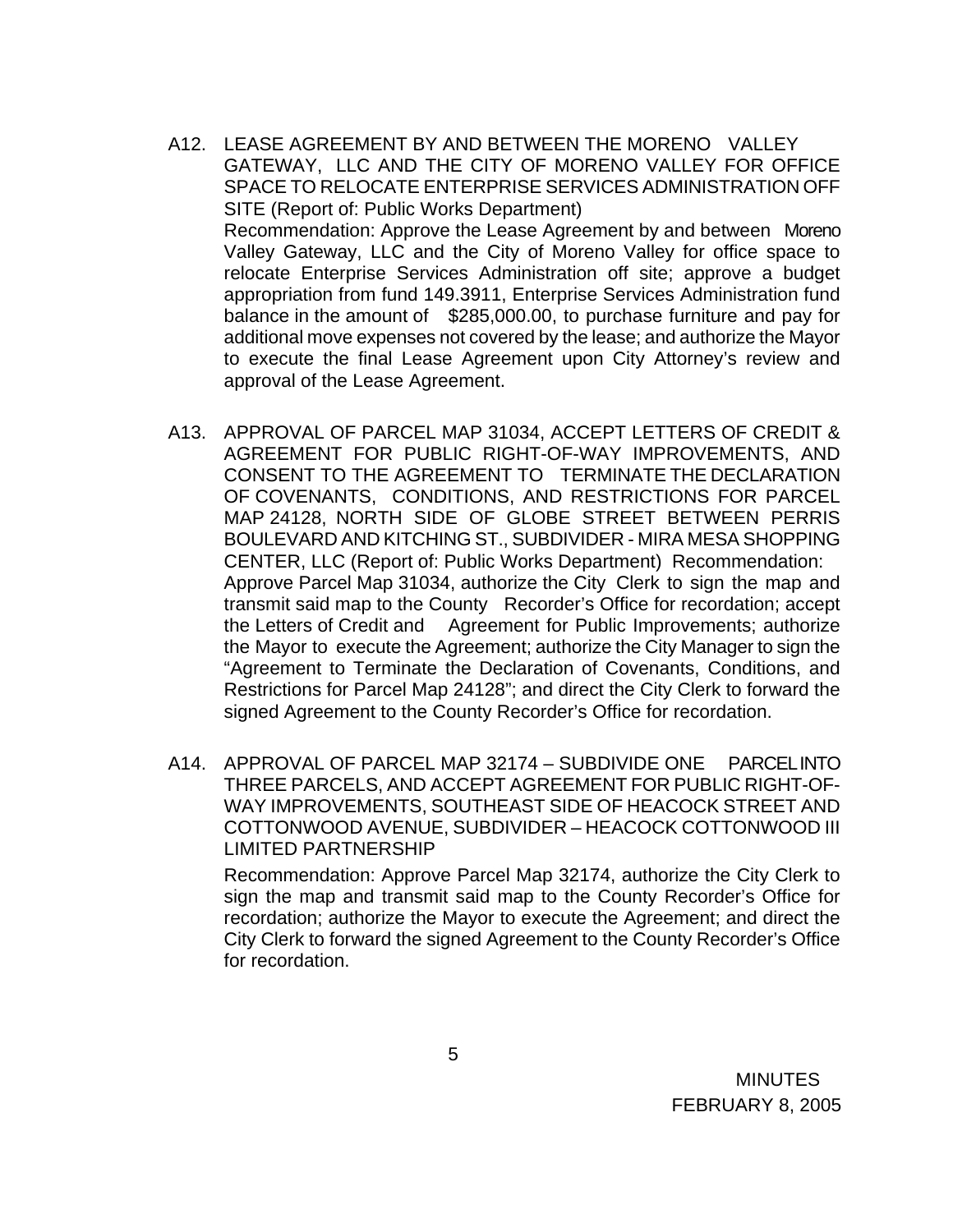## **B. CONSENT CALENDAR** - **COMMUNITY SERVICES DISTRICT**

- B1. ORDINANCES FIRST READING BY TITLE ONLY Waived reading of all Ordinance Introductions and read by title only.
- B2. MINUTES REGULAR MEETING OF JANUARY 25, 2005 (Report of: City Clerk's Department) Recommendation: Approve as submitted.
- B3. MAIL BALLOT PROCEEDING FOR COMMUNITY SERVICES DISTRICT (CSD) ZONE M (COMMERCIAL/INDUSTRIAL IMPROVED MEDIAN MAINTENANCE). PA04-0121 – CVS PHARMACY – APN 485-081-030 - SOUTHWEST CORNER OF JOHN F. KENNEDY DRIVE AND PERRIS BOULEVARD; AND MAIL BALLOT PROCEEDING FOR TENTATIVE TRACT 32018 (AND ALL AFFECTED PHASES) FOR: 1) INCLUSION INTO (CSD) ZONE B (RESIDENTIAL STREET LIGHTING) AND 2) INCLUSION INTO CSD ZONE D (PARKWAY LANDSCAPE MAINTENANCE) (Report of: Public Works Department) Recommendation: Accept public comments regarding the mail ballot proceedings for: PA04-0121 - CVS Pharmacy – APN 485-081-030 – inclusion into CSD Zone M (Commercial/Industrial Improved Median Maintenance); and Tentative Tract 32018 (and all the affected phases) for inclusion into CSD Zone B (Residential Street Lighting), CSD Zone D (Parkway Landscape
- B4. MAIL BALLOT PROCEEDING FOR TENTATIVE TRACTS 31129, 31213 AND 31326 (AND ALL THEIR AFFECTED PHASES) FOR INCLUSION INTO COMMUNITY SERVICES DISTRICT (CSD) ZONE B (RESIDENTIAL STREET LIGHTING), AND D (PARKWAY LANDSCAPE MAINTENANCE) OR E-14 (MAHOGANY FIELDS) HIGH-SERVICE LEVEL PARKWAY LANDSCAPE MAINTENANCE AND APPROVAL OF THE CSD PARCEL CHARGES (Report of: Public Works Department) Recommendation: Accept public comments regarding the mail ballot proceedings for Tentative Tracts 31129, 31213 and 31326 (and all their affected phases) for inclusion into CSD Zone B (Residential Street Lighting) and CSD Zone D (Parkway Landscape Maintenance) or CSD Zone E-14 (Mahogany Fields) High-Service-Level Parkway Landscape Maintenance, and approval of the annual charges.

# **C. CONSENT CALENDAR** - **COMMUNITY REDEVELOPMENT AGENCY**

Maintenance), and approval of the annual charges.

C1. ORDINANCES - FIRST READING BY TITLE ONLY Waived reading of all Ordinance Introductions and read by title only.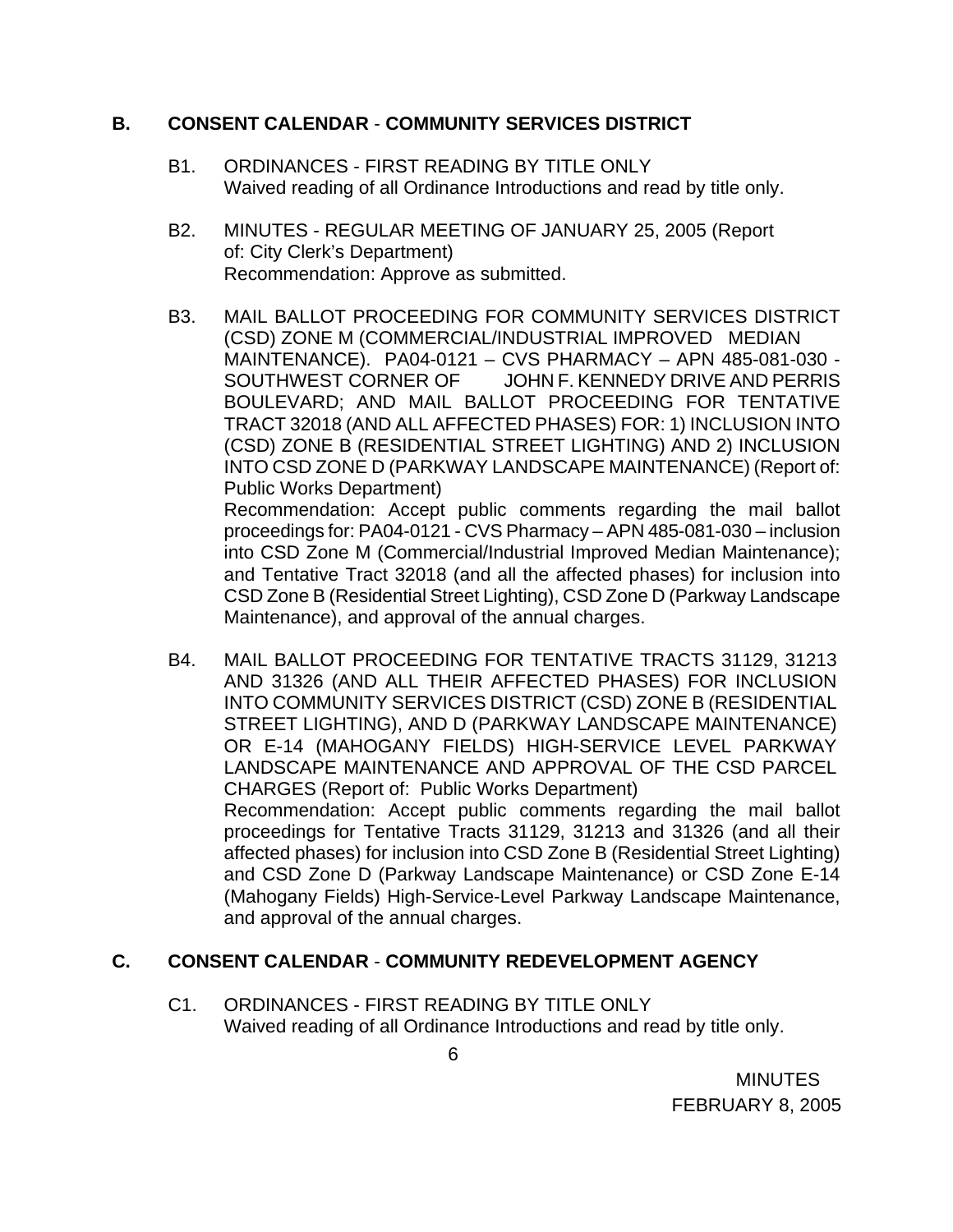- C2. MINUTES REGULAR MEETING OF JANUARY 25, 2005 (Report of: City Clerk's Department) Recommendation: Approve as submitted.
- C3. ASSIGNMENT, ASSUMPTION AND MODIFICATION AGREEMENT WITH COACHELLA VALLEY HOUSING COALITION (Report of: Community Development Department) Recommendation: Execute the Assignment, Assumption and Modification Agreement with Coachella Valley Housing Coalition (CVHC); execute the Housing Assistance Agreement Extension with CVHC; and execute the Substitution of Attorney in conjunction with the Settlement Agreement with CVHC.

# **D. CONSENT CALENDAR** - **BOARD OF LIBRARY TRUSTEES**

- D1. ORDINANCES FIRST READING BY TITLE ONLY Waived reading of all Ordinance Introductions and read by title only.
- D2. MINUTES REGULAR MEETING OF JANUARY 25, 2005 (Report of: City Clerk's Department) Recommendation: Approve as submitted

## **Joint Consent Calendars items A2 – D2 approved by a 5-0 vote, m/White, s/West, except Items A4, A11 and C3 which were continued to February 22, 2005.**

# **E. PUBLIC HEARINGS**

- E1. MAIL BALLOT PROCEEDINGS FOR TENTATIVE TRACT 31320 (AND ALL AFFECTED PHASES) FOR APPROVAL OF THE NATIONAL POLLUTANT DISCHARGE ELIMINATION SYSTEM (NPDES) REGULATORY RATE SCHEDULE – WEST OF VAL VIEW STREET AND SOUTH OF WEBSTER AVENUE (Report of: Public Works Department) Recommendation: That the City Council of the City of Moreno Valley after conducting the public hearing:
	- 1. Tabulate the mail ballot for Tentative Tract 31320 (and all affected phases) for the described service;
	- 2. Verify and accept the result of the mail ballot proceeding as identified on the Official Tally Sheet and Assessor Parcel Number (APN) listing;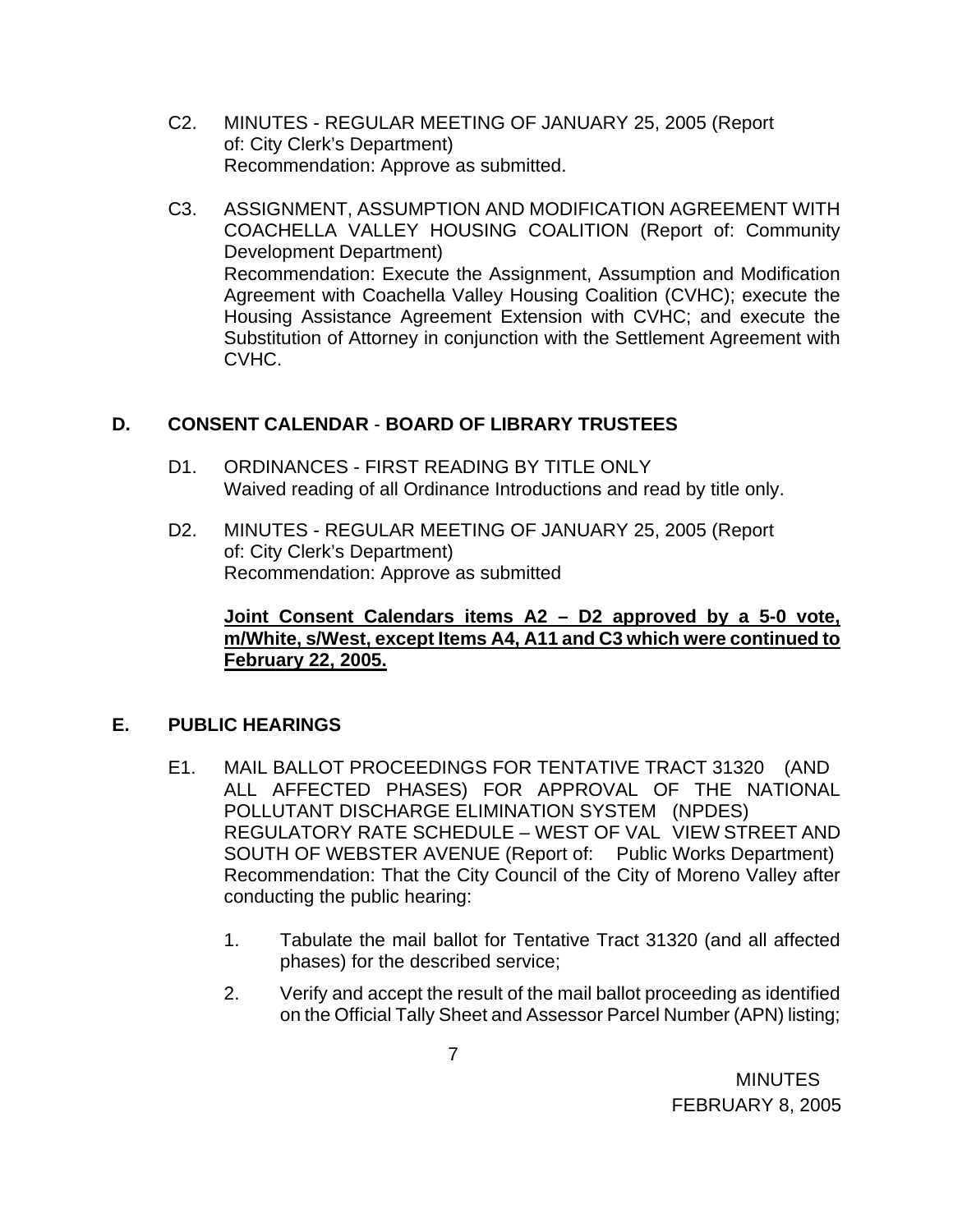- 3. Receive and file with the City Clerk's Office the accepted Official Tally Sheet and APN listing; and
- 4. If approved, authorize and impose the applicable NPDES regulatory rate to Tentative Tract 31320 (and all the affected phases).

Mayor Stewart opened the public testimony portion of the public hearing, there being none, public testimony was closed.

## **Directed the Secretary to tabulate the ballots. Motion carried unanimously, m/Flickinger, s/Batey.**

The Secretary announced the results as follows:

Tract 31320 – NPDES - "Yes"

## **Ballot results and applicable charges re Tentative Tract 31320 approved by a 5-0 vote, m/Flickinger, s/Batey.**

 E2. CONTINUATION OF PUBLIC HEARING REGARDING MAIL BALLOT PROCEEDING FOR TENTATIVE PARCEL MAP 32213 (AND ALL AFFECTED PHASES) FOR APPROVAL OF THE NATIONAL POLLUTANT DISCHARGE ELIMINATION SYSTEM (NPDES) REGULATORY RATE SCHEDULE – SOUTH OF HEMLOCK AVENUE AND WEST OF PERRIS BOULEVARD (CONTINUED FROM JANUARY 25, 2005) (Report of: Public Works Department)

 Recommendation: That the City Council, after conducting the said public hearing:

- 1. Tabulate the replacement ballot for Tentative Parcel Map 32213 (and all the affected phases) for the described service;
- 2. Verify and accept the result of the mail ballot proceeding as identified on the Official Tally Sheet and Assessor Parcel Number (APN) listing;
- 3. Receive and file with the City Clerk's Office the accepted Official Tally Sheet and APN listing; and
- 4. If approved, authorize and impose the applicable NPDES maximum annual regulatory rate to Tentative Parcel Map 32213.

Mayor Stewart opened the public testimony portion of the public hearing, there being none, public testimony was closed.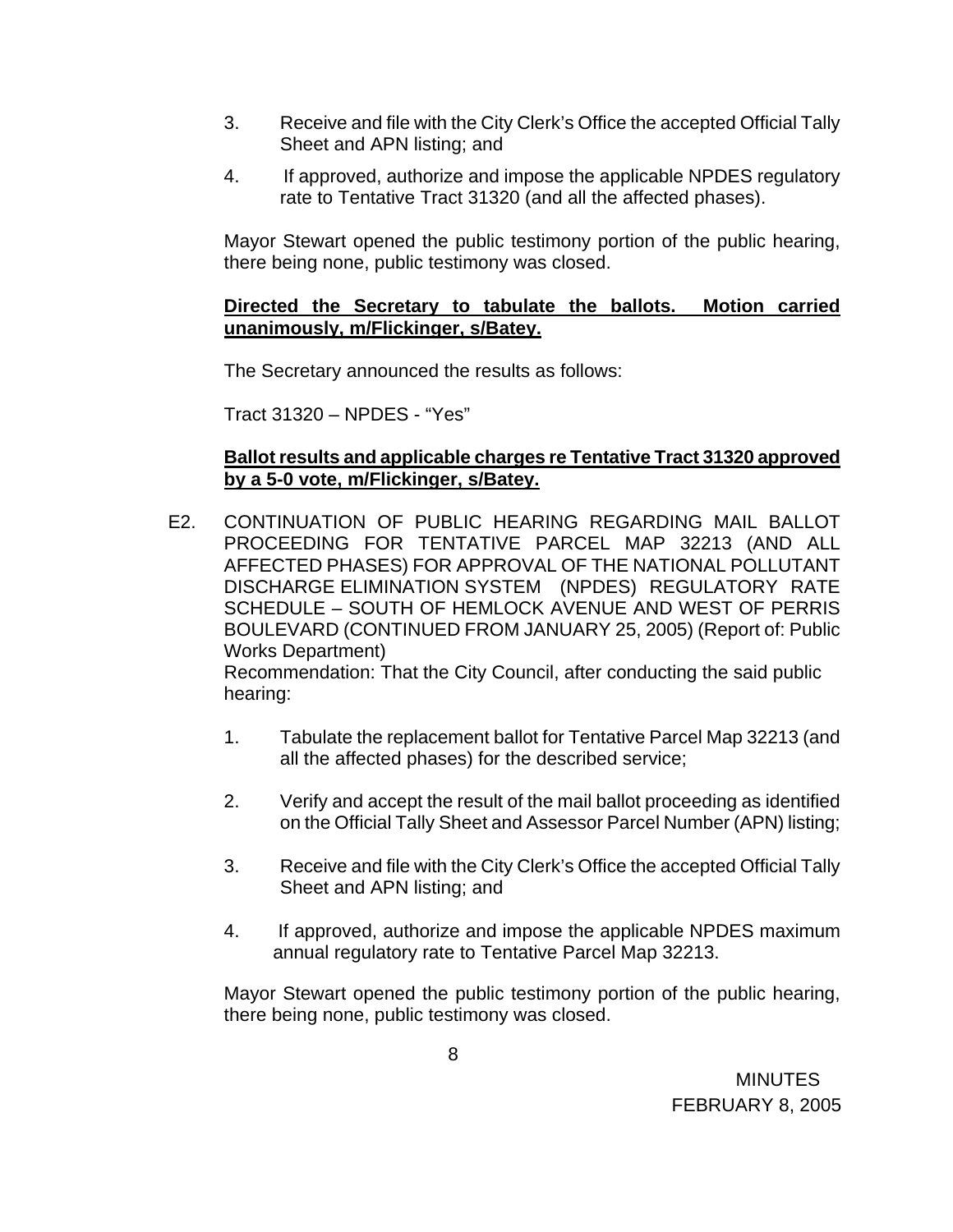## **Directed the Secretary to tabulate the ballots. Motion carried unanimously, m/Batey, s/Flickinger.**

The Secretary announced the results as follows Tract 32213 – NPDES - "Yes"

### **Ballot results and applicable charges re Tentative Tract 32213 approved by a 5-0 vote, m/Batey, s/Flickinger.**

E3. AN ASSUMPTION OF JURISDICTION BY THE CITY COUNCIL OF THE CITY OF MORENO VALLEY FOR TENTATIVE TRACT MAP NO. 31556, THE SUBDIVISION OF A 75.6 GROSS ACRE PORTION OF LAND INTO 85 SINGLE-FAMILY RESIDENTIAL LOTS, TWO (2) DETENTION AND CLEANSING BASIN LOTS, ONE FIRE ACCESS LOT AND FOUR (4) OPEN SPACE LOTS WITHIN THE RA-2 (RESIDENTIAL AGRICULTURE –2) AND HR (HILLSIDE RESIDENTIAL) LAND USE DISTRICTS. THE PROJECT IS LOCATED ON THE NORTHEAST CORNER OF OLIVER STREET AND JUNIPER AVENUE AND WAS SUBMITTED BY THE APPLICANT, EMPIRE HOMES (CONTINUED FROM 1/25/05) (Report of: Community Development Department) (PUBLIC HEARING CLOSED) – Material not available at time of printing, to be provided under separate cover.

### Resolution No. 2005-16

 A Resolution of the City Council of the City of Moreno Valley Denying PA03- 0101 (Tentative Tract Map No. 31556) for 85 Single-Family Residential Lots, Two Detention and Cleansing Basin Lots, One Fire Access Lot and Four (4) Open Space Lots on a 75.6 Acre Parcel of Land (73.3 Net Acres) Within the (RA-2) Residential Agriculture-2 Land Use District and (HR) Hillside Residential Land Use District

 Mayor Stewart opened the public testimony portion of the public hearing; there being none, public testimony was closed.

### **Approved by a 4-0-1 vote (White opposed), m/Flickinger, s/Batey.**

 Schedule reconsideration of the Council's decision at the March 8, 2005 Council meeting for a possible modification of the project.

### **Approved by a 3-2 vote (Batey and West opposed), m/Stewart, s/Flickinger.**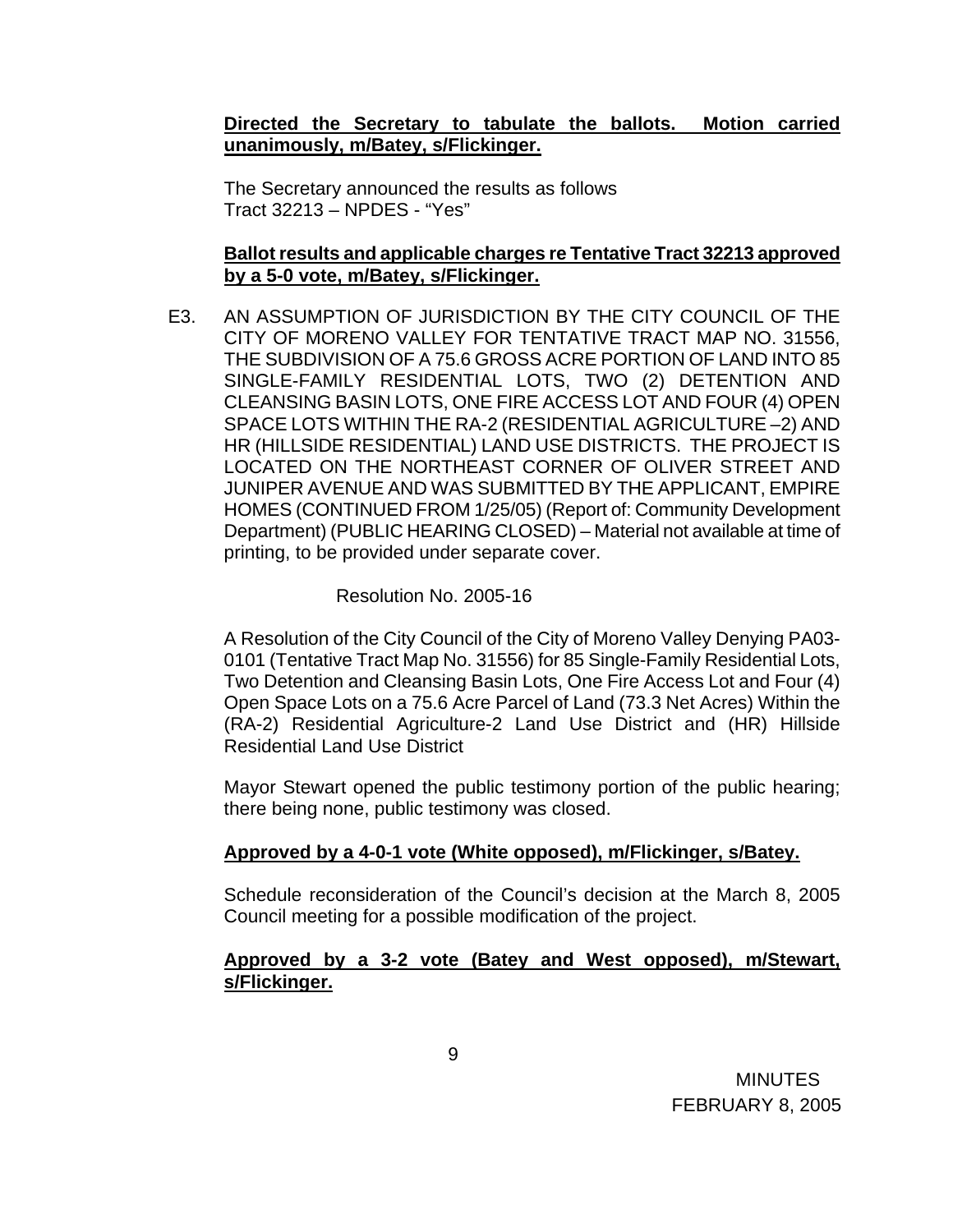# **F. ITEMS REMOVED FROM CONSENT CALENDARS FOR DISCUSSION OR SEPARATE ACTION - NONE**

## **G. REPORTS**

- G1. CITY COUNCIL REPORTS ON REGIONAL ACTIVITIES
	- a) Report on Southern California Association of Governments by Mayor Pro Tem Flickinger (Continued from January 25, 2005)

## **Approved by a 5-0 vote, m/Flickinger, s/White to place PowerPoint presentation by SCAG on future council agenda.**

G2. LEGISLATIVE UPDATE (Report of: Assistant City Manager) Recommendation: Receive and file the report.

### **Approved by a 5-0 vote, m/White, s/West**.

G3. CITY MANAGER'S REPORT (Informational Oral Presentation – not for Council action)

 City Manager, Gene Rogers announced temporary positions: Betsy Adams – Interim Assistant City Manager Trent Pulliam – Designated Acting City Manager when the City Manager is unavailable Angela Rushen – Interim Administrative Services Director

# **H. LEGISLATIVE ACTIONS**

H1. SEIZURE AND FORFEITURE OF NUISANCE VEHICLES (Report of: City Attorney's Department) Recommendation: That the City Council introduce proposed Ordinance 683 adding Chapter 12.13 to the Moreno Valley Municipal Code, related to the forfeiture of vehicles used in the commission of illegal dumping.

# Ordinance No. 683

 An Ordinance of the City Council of the City of Moreno Valley, California, Amending the City of Moreno Valley Municipal Code by Adding Chapter 12.13 Regarding Seizure and Forfeiture of Nuisance Vehicles

**MINUTES** FEBRUARY 8, 2005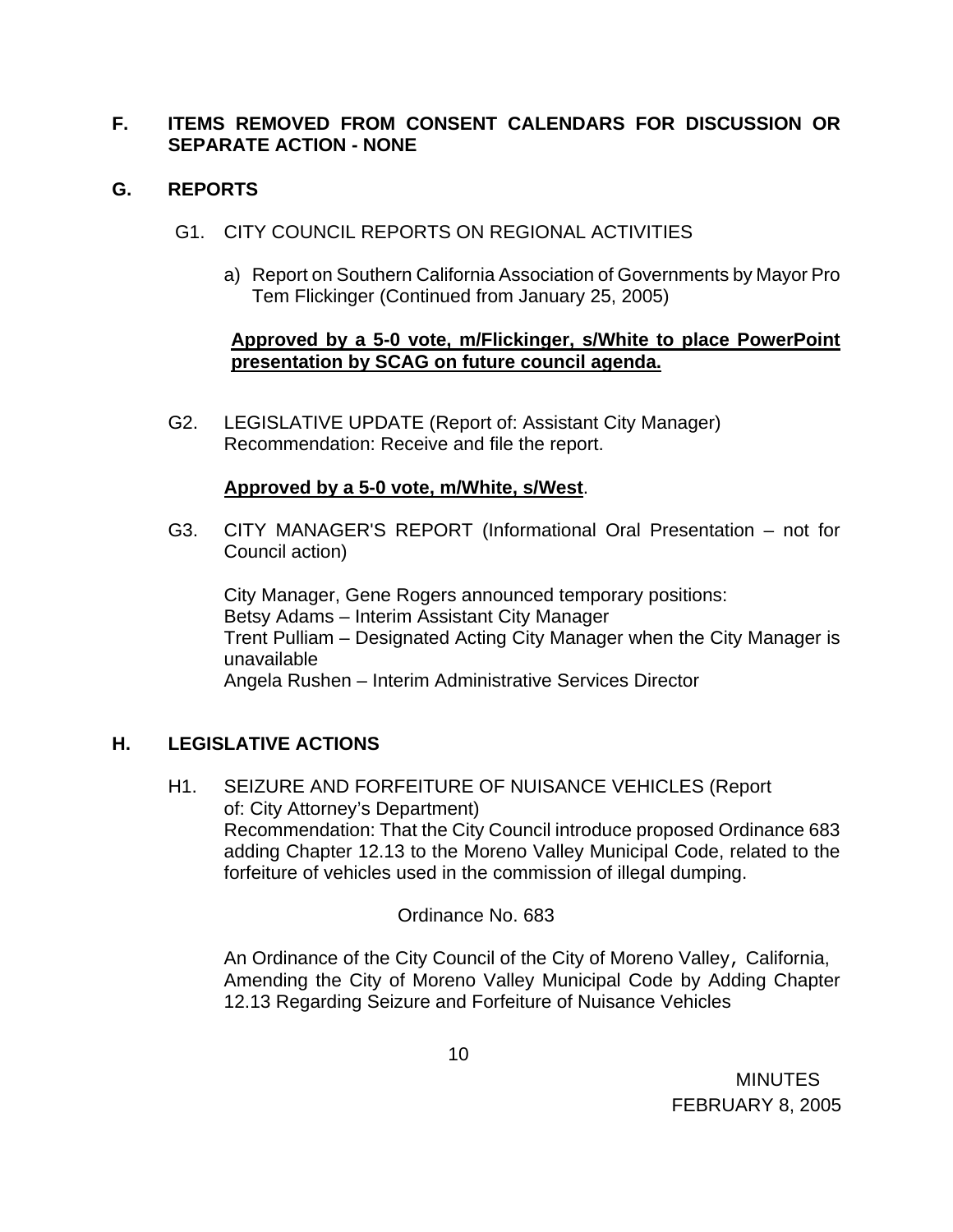# **Motion carried unanimously to continue item to February 22, 2005, 5-0 vote, m/Flickinger, s/Batey.**

ORDINANCES - 2ND READING AND ADOPTION

ORDINANCES - URGENCY ORDINANCES – NONE

RESOLUTIONS – NONE

PUBLIC COMMENTS **ON ANY SUBJECT NOT ON THE AGENDA** UNDER THE JURISDICTION OF THE CITY COUNCIL ARE AS FOLLOWS:

Timeka Alverson - Address matter of record

1) MVUSD policy regarding tardiness; school riots; neighborhood vandalism

Andrew P. Foley III - Address matter of record

1) Harrassment by Code Compliance Officer; disabled veteran unable to change tire

Thomas David Rudolph - Address matter of record

1) Home Depot; cited case regarding rights to enjoy peace and quiet

Daryl Terrell - Address matter of record

1) Unity; quality of life of citizens; educational opportunities; build a bridge of cooperation and partnership between schools and city.

## **CLOSING COMMENTS AND/OR REPORTS OF THE CITY COUNCIL, COMMUNITY SERVICES DISTRICT, OR COMMUNITY REDEVELOPMENT AGENCY**

Council Member West

1) Thanked Barry McClellan for his good work with the city.

# Council Member White

- 1) Importance of education
- 2) Mr. Foley's tires; code compliance doing their job
- 3) Thanked Barry McClellan

### Council Member Batey

1) Thanked Barry McClellan for his good work

### Mayor Pro Tem Flickinger

- 1) Mr. Foley's vehicle
- 2) City's  $21^{st}$  birthday celebration